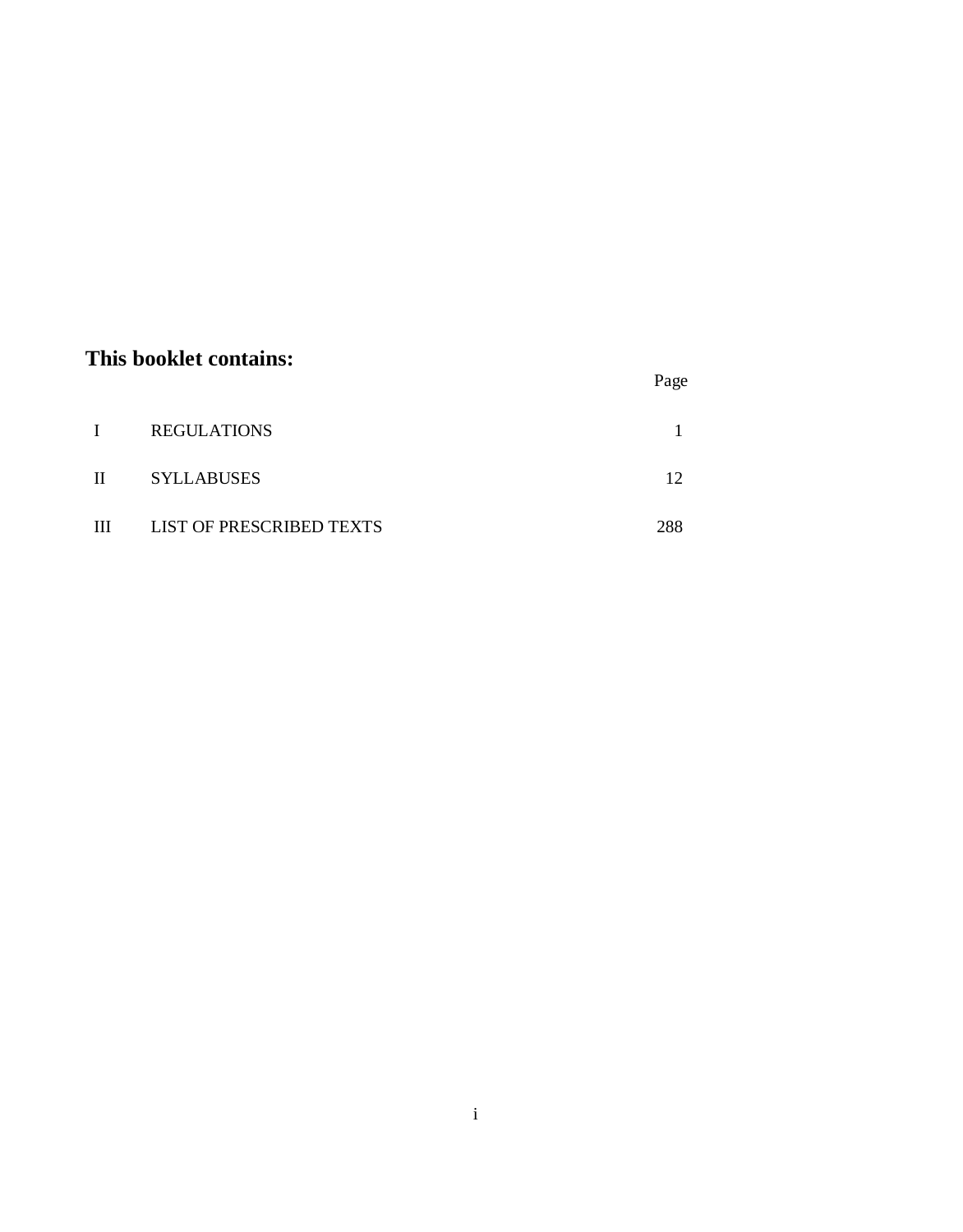## **NOTE**

Kindly note that:

- 1. To enhance educational transactions, this syllabus has an optional recommendation to include 'Contemporary Studies' as a component of Socially Useful Productive Work (SUPW).
- 2. For ease of understanding, wherever required, the scope of syllabuses, indicating the extent and depth of coverage have been defined. The Syllabuses have been presented in regular font and the scope of syllabuses in *italics*.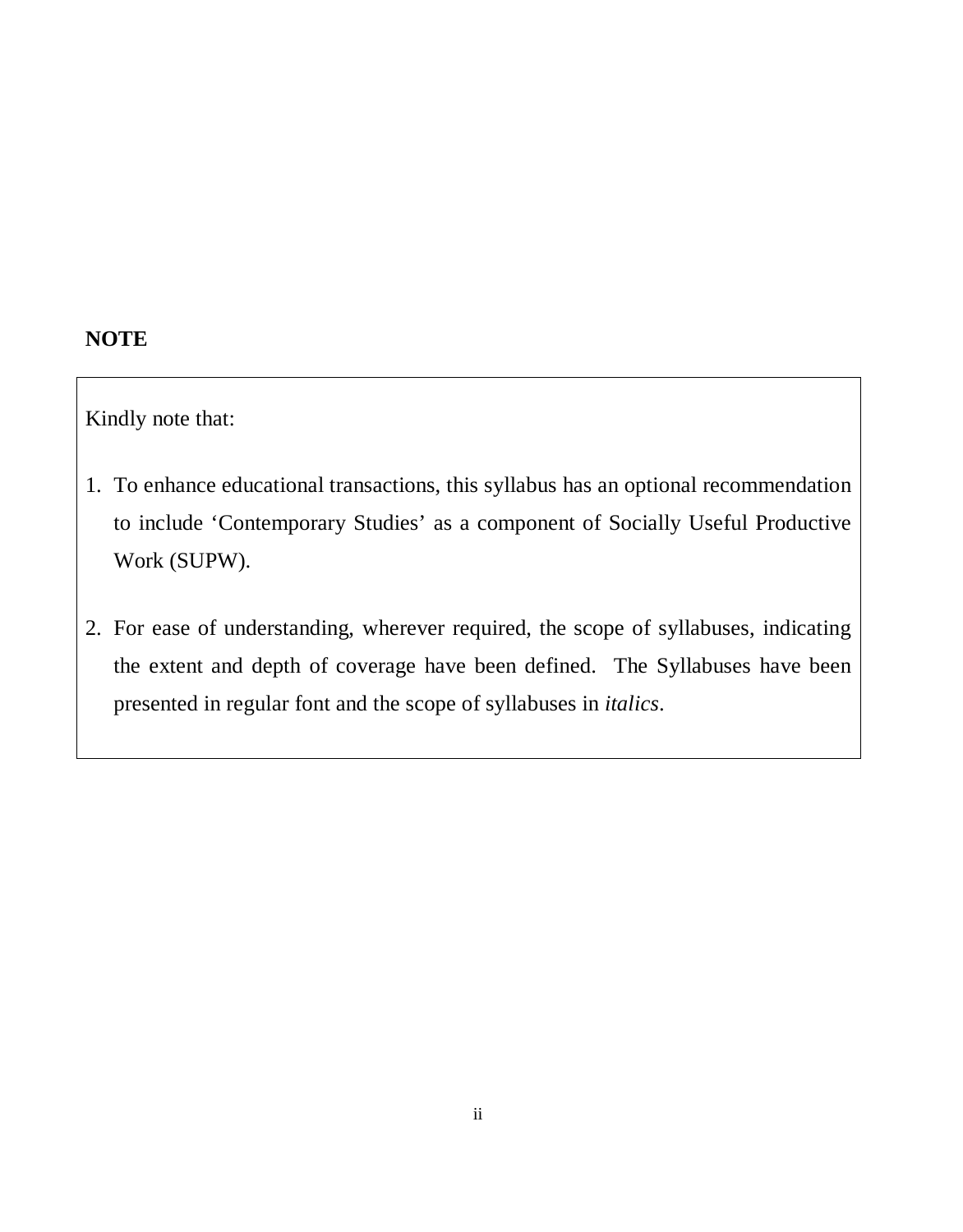# **CONTENTS**

|           |                                                     | <b>PAGE</b>    |
|-----------|-----------------------------------------------------|----------------|
|           | THE COUNCIL                                         | 1              |
|           | <b>INDIAN SCHOOL CERTIFICATE EXAMINATION</b>        |                |
|           | <b>CHAPTER I</b>                                    |                |
| A.        | Introduction                                        | 1              |
| <b>B.</b> | Academic Year                                       | 1              |
| C.        | Conditions of Eligibility for Admission to Class XI | 1              |
| D.        | <b>Conditions of Entry</b>                          | 2              |
| Ε.        | Minimum Attendance Requirement                      | $\overline{2}$ |
| F.        | Withdrawal of Candidates                            | 3              |
| G.        | Syllabuses                                          | 3              |
| Η.        | Disqualification                                    | 3              |
|           | <b>CHAPTER II</b>                                   |                |
| A.        | Subjects of Examination                             | 4              |
| <b>B.</b> | Scheme of Examination                               | 4              |
| C.        | Choice of Subjects                                  | 5              |
| D.        | Awards and Conditions for Awards                    | 5              |
| Ε.        | Issue of Results                                    | 5              |
| F.        | Certificates, etc.                                  | 5              |
| G.        | Ownership of Answer Scripts and other materials     | 5              |
| Н.        | <b>Evaluation of Answer Scripts</b>                 | 6              |
| I.        | <b>Enquiries concerning Examination Results</b>     | 6              |
| J.        | Re-examination                                      | Ί              |
| Κ.        | Last Date for retaining Answer Scripts              | 7              |
|           | <b>CHAPTER III</b>                                  |                |
| A.        | <b>Awarding Committee</b>                           | 7              |
| B.        | Use of Unfair Means                                 |                |
| C.        | Power to alter or cancel results, certificates, etc | 9              |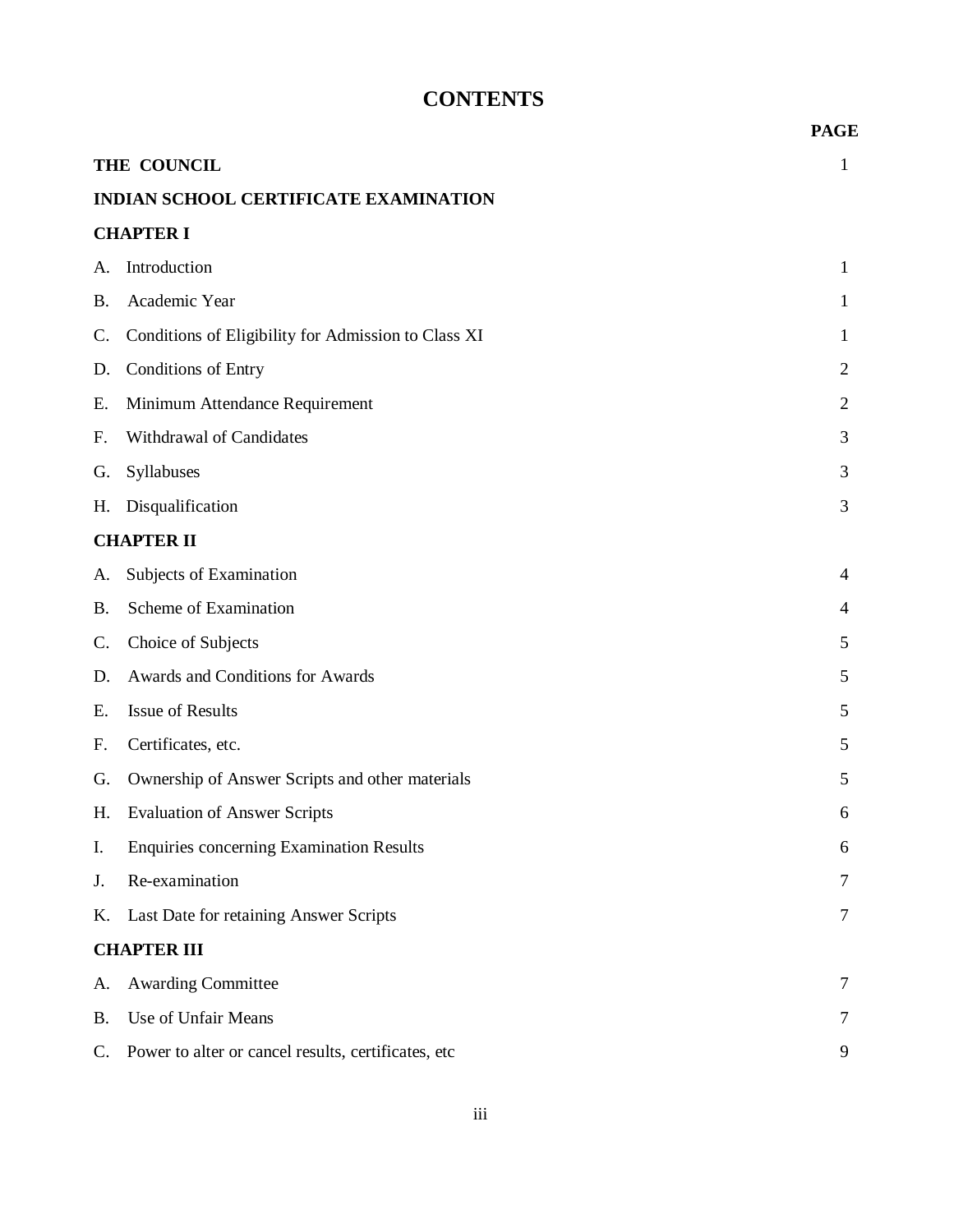#### **CHAPTER IV**

| A. |     | <b>General Arrangements:</b>                         | 9  |
|----|-----|------------------------------------------------------|----|
|    | (1) | Date of Examination                                  | 9  |
|    | (2) | <b>Centres of Examination</b>                        | 9  |
|    | (3) | <b>Registration Forms</b>                            | 9  |
|    | (4) | Correction and Confirmation of Entries for Class XII | 9  |
|    | (5) | <b>Transfer of Examination Centre</b>                | 9  |
|    | (6) | <b>Particulars of Candidates</b>                     | 9  |
|    | (7) | Entries for a Supplementary Pass Certificate         | 9  |
|    | (8) | <b>Examination Charges</b>                           | 9  |
|    | (9) | Refunds                                              | 10 |
|    |     | (10) Infectious Diseases                             | 10 |
|    |     | (11) Time Allowance for Question Papers              | 10 |
|    |     | (12) Materials to be provided for by candidates      | 10 |
|    |     | (13) Special Consideration                           | 10 |
|    |     | (14) Statement of Results                            | 10 |
|    |     | (15) Textbooks                                       | 10 |
|    |     | (16) Standards in Subjects                           | 10 |
|    |     | (17) Clarity and Neatness                            | 10 |
| Β. |     | Special Papers and Alternative Syllabuses            | 10 |
| C. |     | <b>Equivalence and Recognition</b>                   | 10 |
| D. |     | Proforma for a Recheck of Subject Grade              | 11 |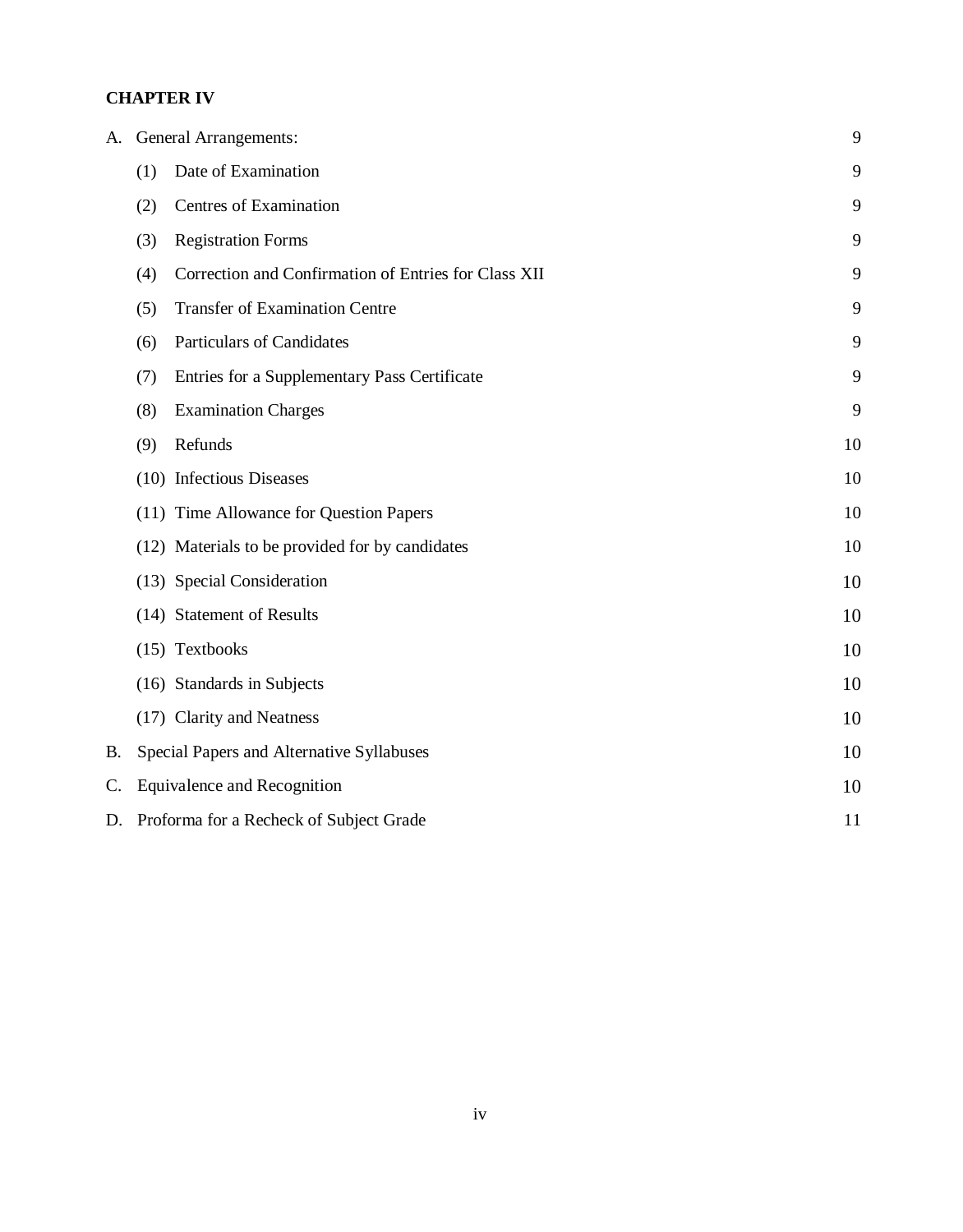# **SYLLABUSES**

| S.NO. | <b>SUBJECT</b>                                                          | <b>PAGE</b> |
|-------|-------------------------------------------------------------------------|-------------|
|       | <b>Compulsory Subject</b>                                               |             |
| 1.    | English (801)                                                           | 12          |
|       | <b>Elective Subjects</b>                                                |             |
| 2.    | <b>Indian Languages</b>                                                 | 15          |
| 3.    | Modern Foreign Languages                                                | 16          |
|       | Chinese (826), French (828), German (829), Tibetan (835), Spanish (836) |             |
| 4.    | <b>Classical Languages</b>                                              | 17          |
|       | Arabic (837), Sanskrit (838), Persian (839)                             |             |
| 5.    | Elective English (850)                                                  | 18          |
| 6.    | History $(851)$                                                         | 20          |
| 7.    | Political Science (852)                                                 | 30          |
| 8.    | Geography (853)                                                         | 35          |
| 9.    | Sociology (854)                                                         | 51          |
| 10.   | Psychology (855)                                                        | 64          |
| 11.   | Economics (856)                                                         | 72          |
| 12.   | Commerce (857)                                                          | 79          |
| 13.   | Accounts (858)                                                          | 87          |
| 14.   | Business Studies (859)                                                  | 104         |
| 15.   | Mathematics (860)                                                       | 109         |
| 16.   | Physics (861)                                                           | 120         |
| 17.   | Chemistry (862)                                                         | 142         |
| 18.   | Biology (863)                                                           | 168         |
| 19.   | Home Science (864)                                                      | 185         |
| 20.   | Fashion Designing (865)                                                 | 191         |
| 21.   | Electricity and Electronics (866)                                       | 198         |
| 22.   | Engineering Science (867)                                               | 201         |
| 23.   | Computer Science (868)                                                  | 203         |